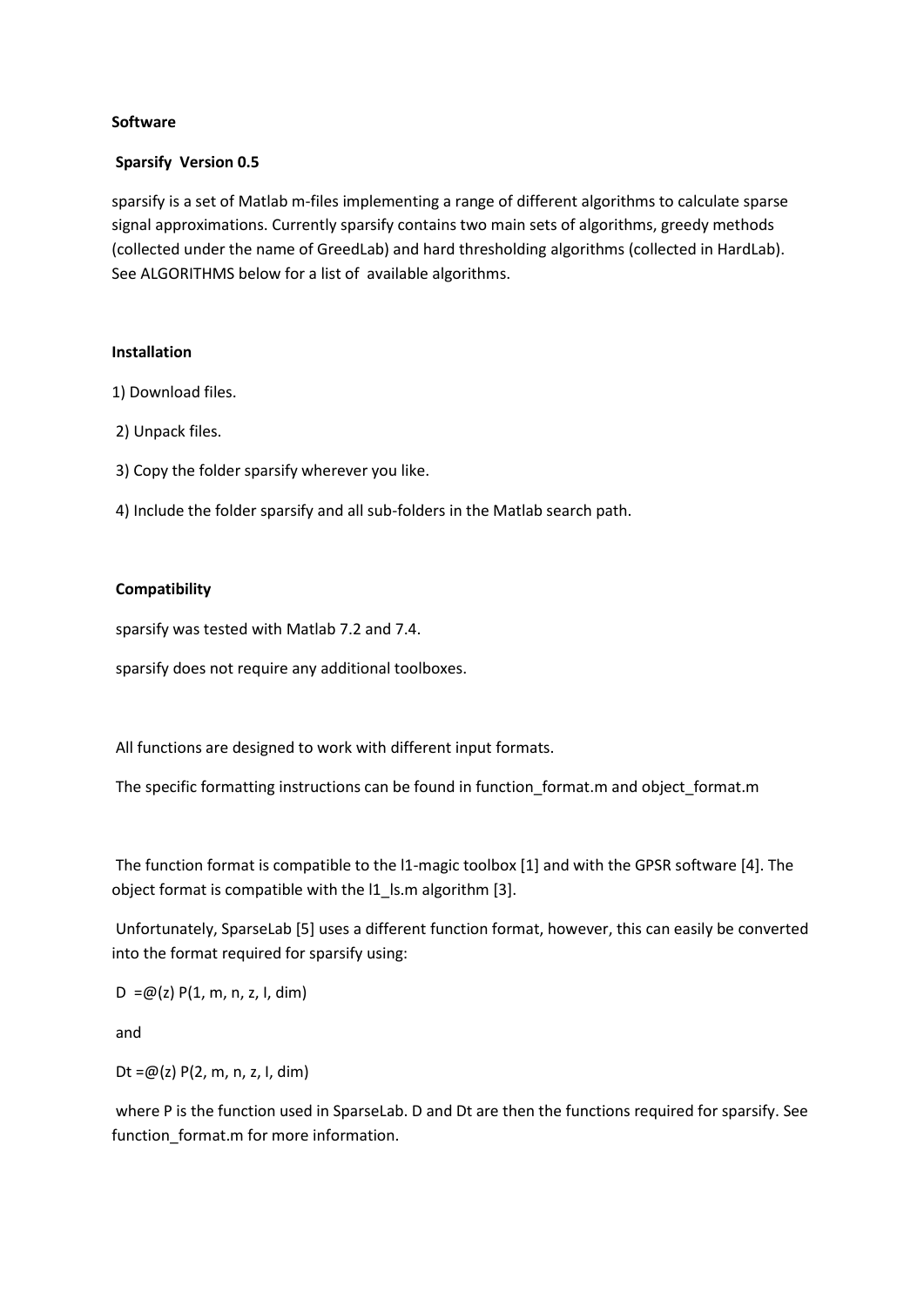#### **Structure**

sparsify contains four sub-folders with the following contents:

- GreedLab : A range of greedy algorithms (see ALGORITHMS FOR DETAIL)
- HardLab : A range of iterative hard-thresholding algorithms
- Examples : Example code demonstrating the use of the algorithms
- TestMethod : A function to test the available algorithms

The folder GreedLab contains:

greed\_omp.m

greed\_ols.m

greed\_mp.m

greed\_gp.m

greed\_nomp.m

greed\_nomppgc.m

nonlin\_gg.m

The subfolder OMP\_algos containing:

greed\_omp\_qr.m

greed\_omp\_chol.m

greed\_omp\_cg.m

greed\_omp\_cgp.m

greed\_omp\_pinv.m

greed\_omp\_linsolve.m

The folder HardLab contains:

AIHT

hard\_l0\_reg

hard lo Mterm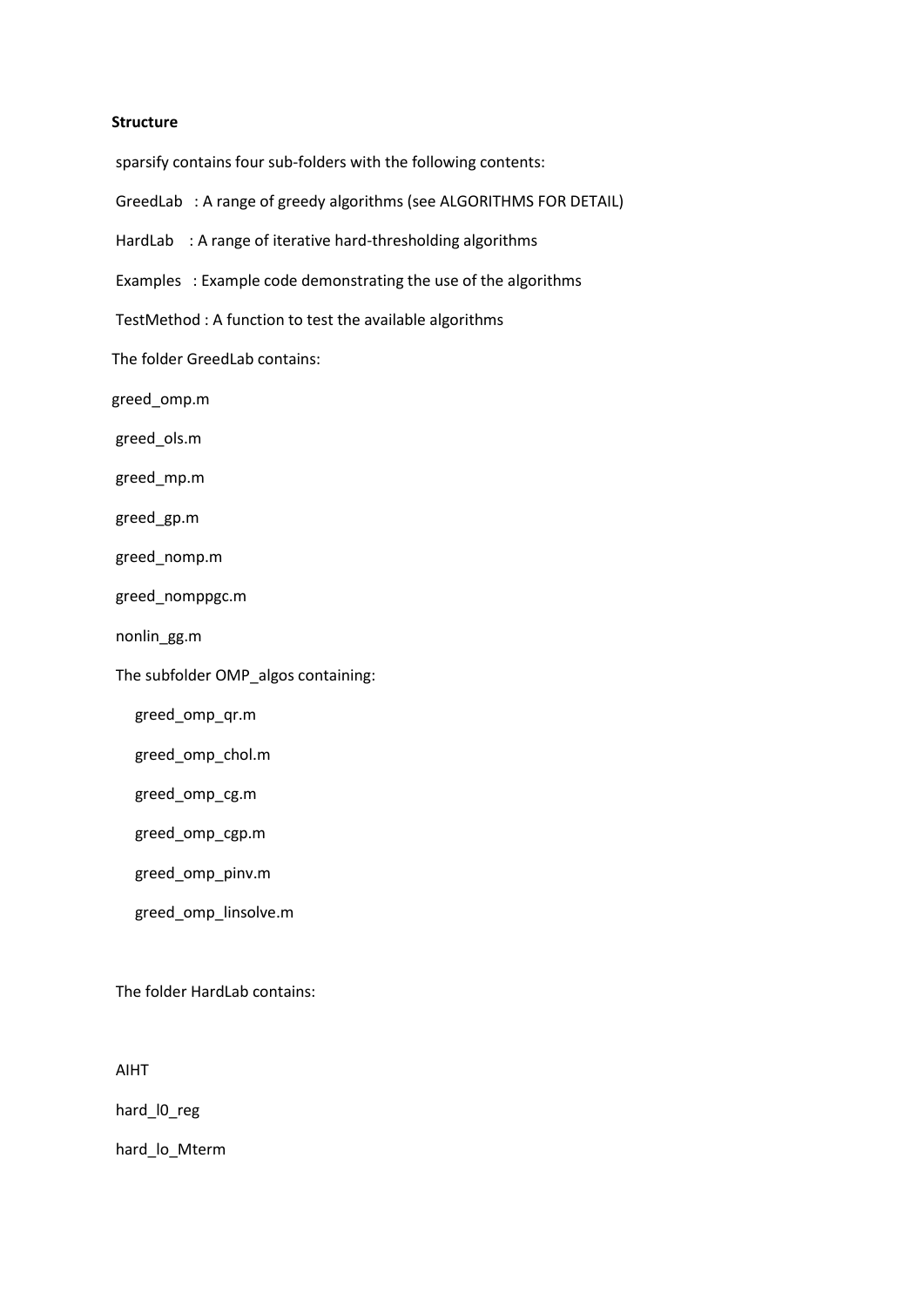The folder Examples contains:

Example\_object,m

Example\_function.m

Example\_matrix.m

MyOp\_witharg.m

MyOpTranspose\_witharg.m

The subfolder @MyObjectName containing:

mtimes.m

MyObjectName.m

ctranspose.m

The folder TestMethod contains:

Testsparsify.m

# **Algorithms**

For more information on each algorithm type "help ALGORITHMNAME.m"

greed\_omp.m Orthogonal matching Pursuit algorithm. Different implementations are accessible through greed omp.m. These are also available directly:

greed\_omp\_qr.m OMP using QR factorisation (Fastest algorithm but requires most storage.)

greed omp chol.m OMP using Cholesky factorisation (Slower than QR in some cases but less storage required. Useful up to around 10 000 non-zero coefficients)

 greed\_omp\_cg.m OMP using full conjugate gradient solver in each iteration (Only option if everything else fails. But can be slow.)

 greed\_omp\_cgp.m OMP using Conjugate Gradient Pursuit algorithm [1] (Similar to QR based method)

greed\_omp\_pinv.m OMP using pinv command (NOT RECOMMENDED, for reference only.)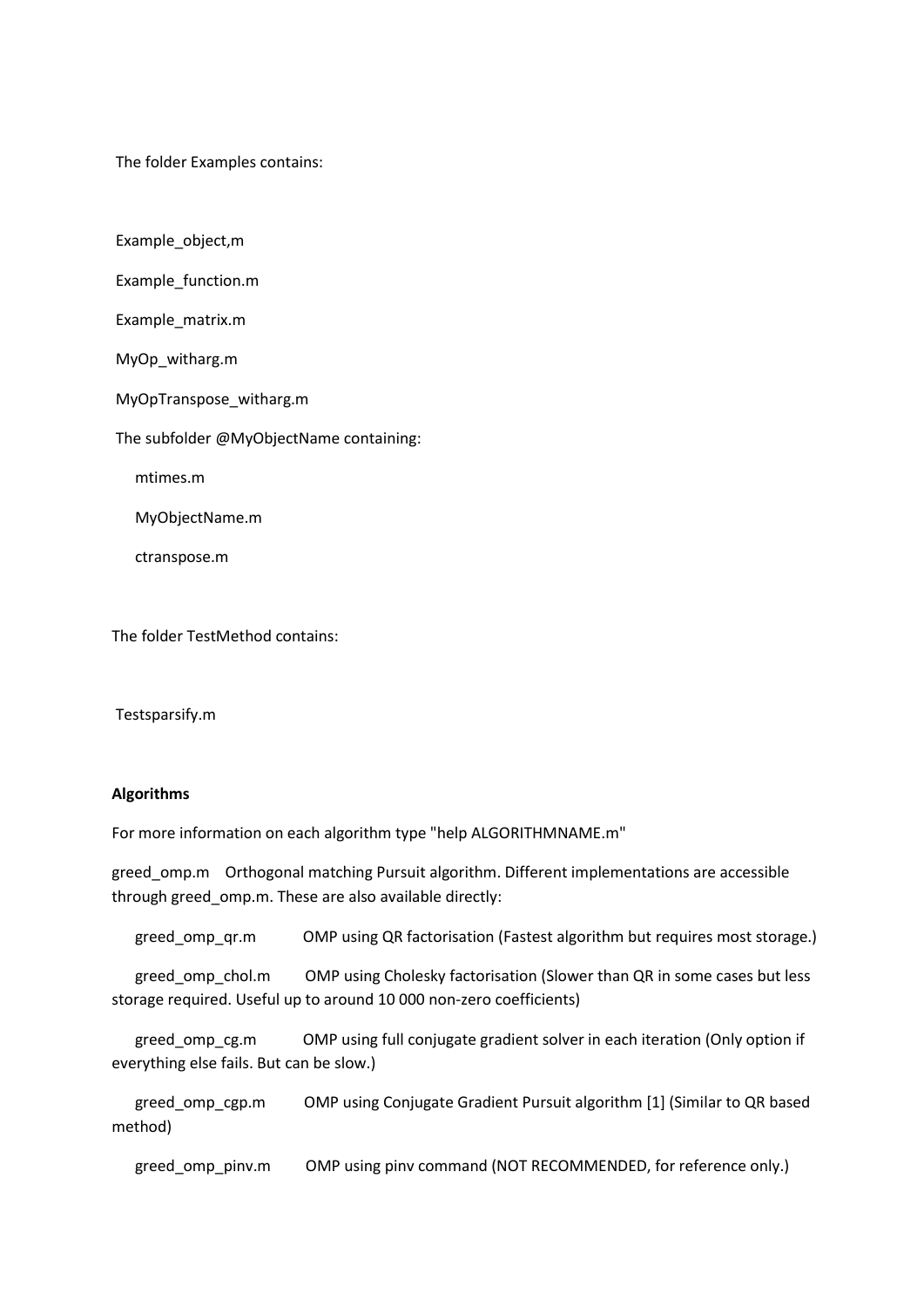greed\_omp\_linsolve.m OMP using linsolve command (NOT RECOMMENDED, for reference only.)

greed ols.m Orthogonal Least Squares Algorithm (similar to OMP but with a different element selection rule) see [6]. (Requires storage of Dictionary as matrix, so only applicable for small problems.)

greed\_mp.m Matching Pursuit algorithm

greed\_gp.m Gradient Pursuit algorithm from [1] (Can be used if OMP is too costly.)

greed\_nomp.m Approximate Conjugate Gradient Pursuit (ACGP) from [1]. Also allows more than a single element to be selected using stagewise weak

strategy [9], [10]. [13] and [14].

greed\_pcgp.m Nearly Orthogonal Matching Pursuit with partial Conjugate Gradients (NOMPpCG) a mixture between Gradient Pursuit and Approximate Conjugate Gradient Pursuit using a gradient step when a new element is selected and an ACGP step when no new element is selected. This guarantees convergence in a finite number of steps but can give worse results in practice than ACGP.

nonlin\_gg Greedy gradient based algorithm to solve non-linear sparse inverse problems [8].

AIHT Accelerated version of hard\_lo\_Mterm [15], recomended.

hard IO reg Iterative hard thresholding algorithm keeping elements larger than fixed threshold in each iteration [7].

hard Io Mterm Iterative hard thresholding algorithm keeping elements larger M elements in each iteration [7], [11] and [12].

#### **Naming Convention**

All algorithm names are preceded by the identifiers greed\_ or hard\_ (see above). This ensures that conflicts with other toolboxes implementing the same algorithm are avoided.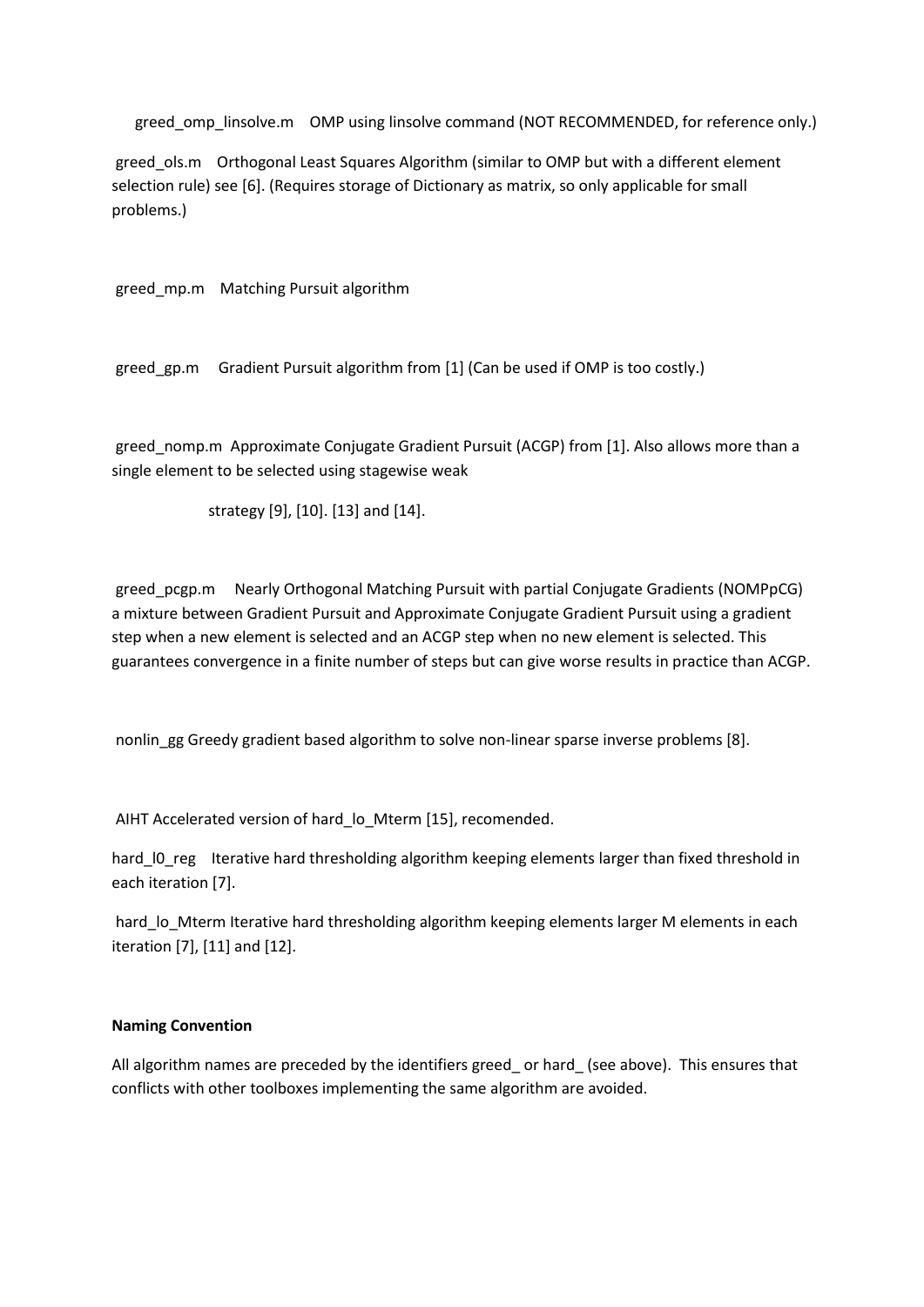### **References**

[1] T. Blumensath and M.E. Davies, "Gradient Pursuits", IEEE Transactions on Signal Processing, vol. 56, no. 6, pp. 2370-2382, June 2008

[2] E. Candes and J. Romberg "I1-magic[" http://www.acm.caltech.edu/l1magic/](http://www.acm.caltech.edu/l1magic/)

[3] K. Koh, S-J Kim and S. Boyd, "I1\_ls.m", [http://www.stanford.edu/~boyd/l1\\_ls/](http://www.stanford.edu/~boyd/l1_ls/)

[4] M. Figueiredo, R. D. Nowak and S. J. Wright "Gradient Projection for Sparse Reconstruction (GPSR)",<http://www.lx.it.pt/~mtf/GPSR/>

[5] D. Donoho et al., "SparseLab"[, http://sparselab.stanford.edu/](http://sparselab.stanford.edu/)

[6] S. Chen and S. A. Billings Modelling and analysis of non-linear time series. International Journal of Control, 50 pp. 2151-2171, 1989

[7] T. Blumensath and M. Davies "Iterative Thresholding for Sparse Approximations" The Journal of Fourier Analysis and Applications, vol.14, no 5, pp. 629-654, December 2008

[8] T. Blumensath and M. Davies "Gradient Pursuit for Non-Linear Sparse Signal Modelling", EUSIPCO, 2008

[9] T. Blumensath and M. Davies; "Fast greedy algorithms for large sparse inverse problems", EUSIPCO, 2008.

[10] M. Davies and T. Blumensath; "Faster & Greedier: algorithms for sparse reconstruction of large datasets ", invited paper to the third IEEE International Symposium on Communications, Control, and Signal Processing, St Julians, Malta, March 2008.

[11] T. Blumensath and M. Davies; "Iterative Hard Thresholding for Compressed Sensing" to appear in Applied and Computational Harmonic Analysis

[12] T. Blumensath and M. Davies; "Normalised Iterative Hard Thresholding; guaranteed stability and performance" submitted

[13] T. Blumensath, M. E. Davies; "Stagewise Weak Gradient Pursuits. Part I: Fundamentals and Numerical Studies", submitted

[14] T. Blumensath, M. E. Davies; "Stagewise Weak Gradient Pursuits. Part II: Theoretical Properties", submitted

[15] T. Blumensath; "Accelerated Iterative Hard Thresholding", submitted